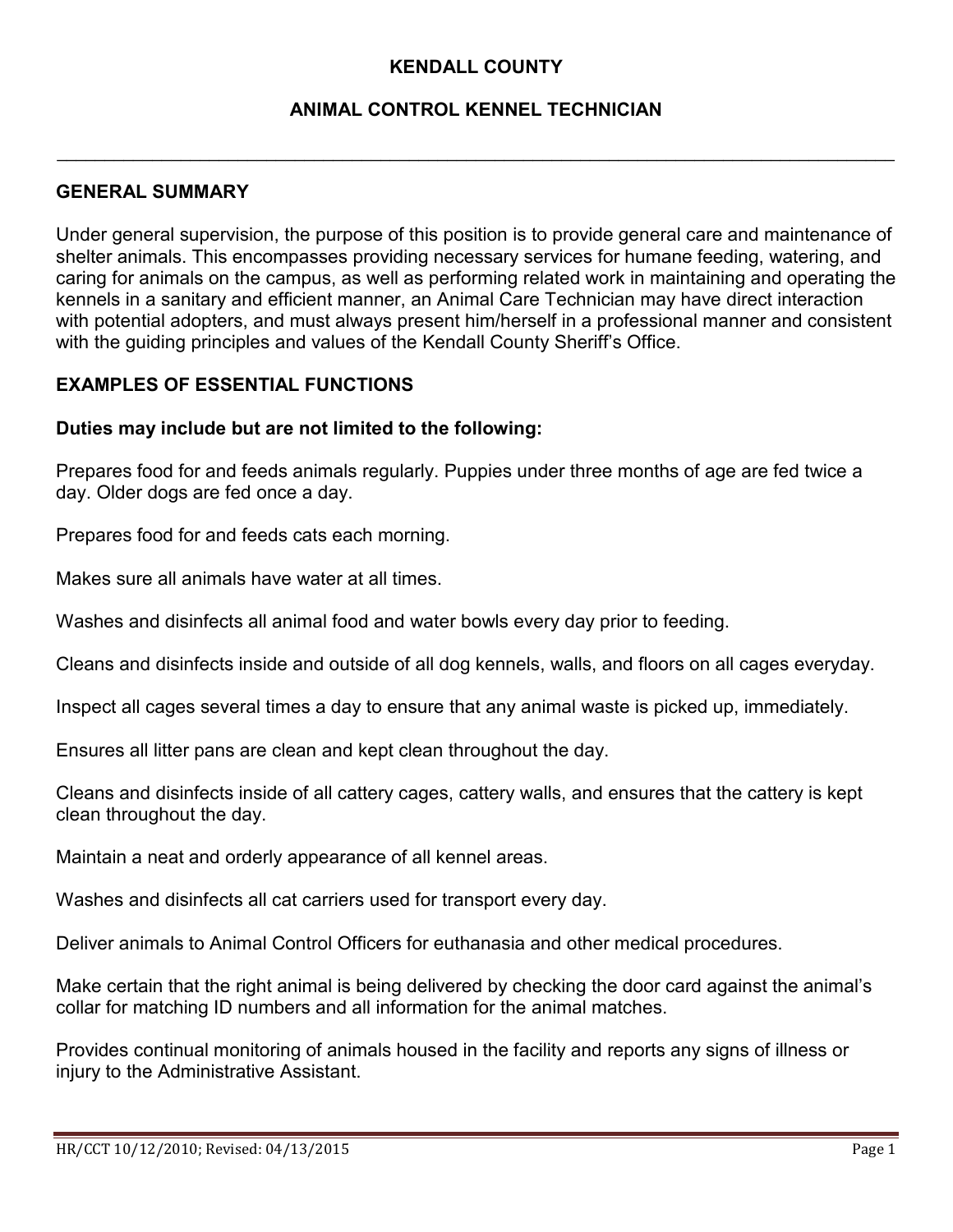#### *Animal Control Kennel Technician KENDALL COUNTY*

Medicates and administers first aid at the direction of the Veterinarian, Administrative Assistant or Animal Control Officer.

Assist in cleaning, sweeping, and mopping all areas of the facility.

Stock food items and assists in the transfer of donated food to the food room.

Washes towels and rags used in the bathing of animals and the cleaning of the facility.

Ensures door cards are displayed prominently on the cages and that animals removed from cages or kennels are returned to the proper location.

Assist the potential adopter with a good match for family or individual.

Assist the customer with any assistance they may need regarding any animal.

Answer phone calls, take messages and relay to officers and other personnel.

Maintain and file records of: Animal impound files, animal adoptions, return to owner, and owner claims.

Perform any other duties as assigned.

# **EXPERIENCE AND TRAINING**

High school diploma or GED; supplemented by one (1) to two (2) years previous experience or training that includes animal control.

# **LICENSES AND CERTIFICATIONS**

No licenses or certifications are required for this position.

# **KNOWLEDGE, SKILLS AND ABILITIES**

#### **Knowledge of:**

- Basic knowledge of animal breeds and characteristics desired.
- Basic knowledge of animal health, nutrition, and humane care desired.
- Modern office procedures and equipment.
- Computer equipment.